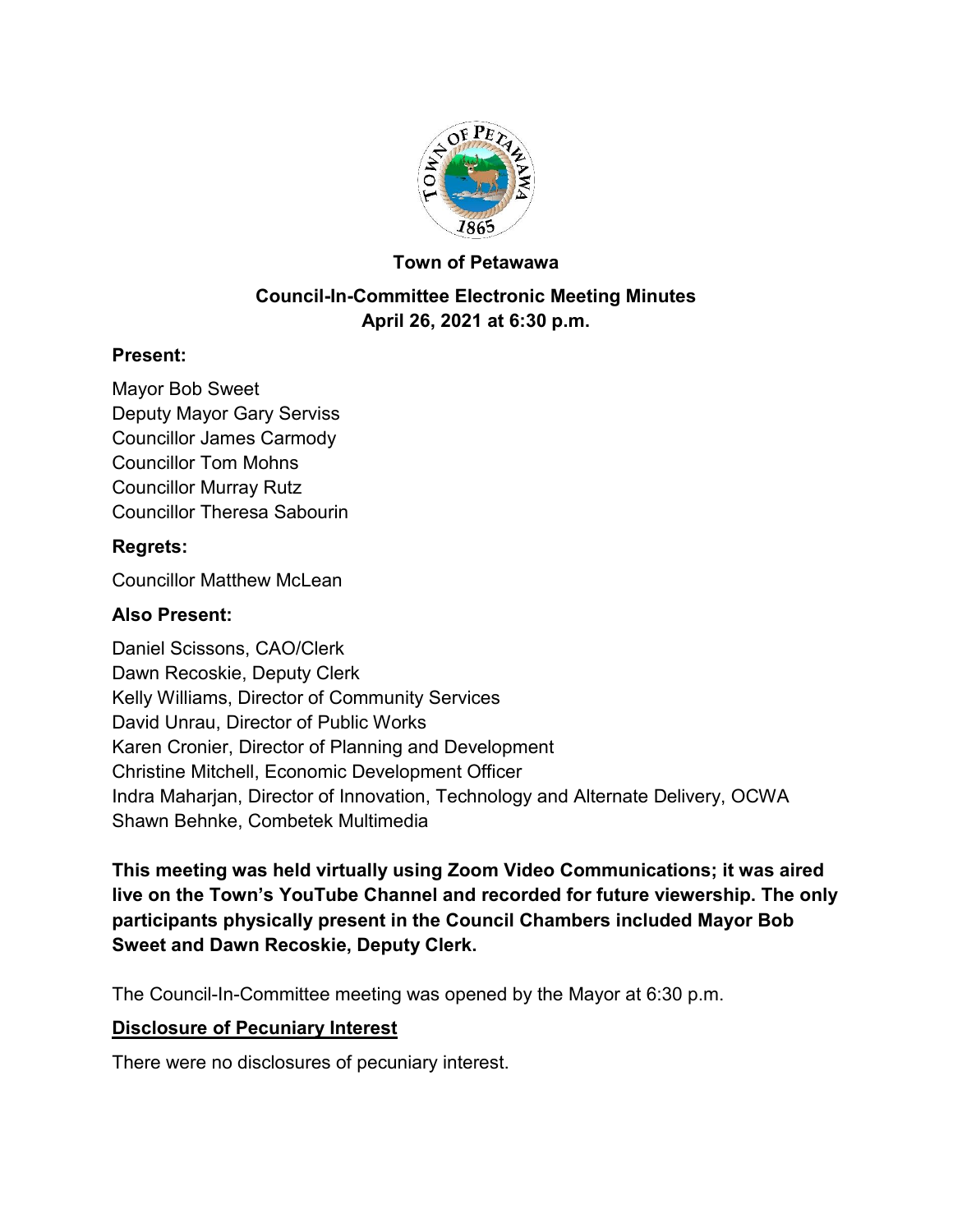### **Presentations**

1. Municipal Energy Plan – Indra Maharjan, Director of Innovation, Technology and Alternate Delivery, Ontario Clean Water Agency (OCWA)

Indra Maharjan, Director of Innovation, Technology and Alternate Delivery for OCWA, provided an overview of the Municipal Energy Plan. Recommendations within the plan include the following: 1. Participate in Partners for Climate Protection Program with Federation of Canadian Municipalities; 2. Evaluate energy efficiency opportunities within Town facilities and practices; 3. Evaluate alternative fuels for transportation; 4. Evaluate opportunities for biogas utilization; 5. Evaluate opportunities for renewable energy generation from community Solar PV projects; 6. Incentivize and provide information to residents and businesses on energy efficiency; and 7. Promote water and waste conservation.

Mayor Sweet thanked Mr. Maharjan for his thorough presentation. A final municipal energy plan report will come forward at a future meeting for Council's endorsement.

### **General Matters**

1. CS-03-2021 – Award of RFP CSD-03-21, Municipal Grounds and Gardens Maintenance Services

> Kelly Williams, Director of Community Services provided an overview of the report.

# **Moved by Murray Rutz Seconded by James Carmody**

That Council awards RFP CSD-03-21, Municipal Grounds and Gardens Maintenance Services three-year contract to Precision Lawn and Garden in the amount of \$98,475.00 (inclusive of HST). **Carried**

### **Public Works**

1. Monthly Report – April 2021

David Unrau, Director of Public Works, provided an overview of the monthly report. Mr. Unrau highlighted capital projects to-date, asset management, and special projects. Mr. Unrau reported the capital projects that were put out to tender this year have all been awarded.

# **Moved by Theresa Sabourin Seconded by Gary Serviss**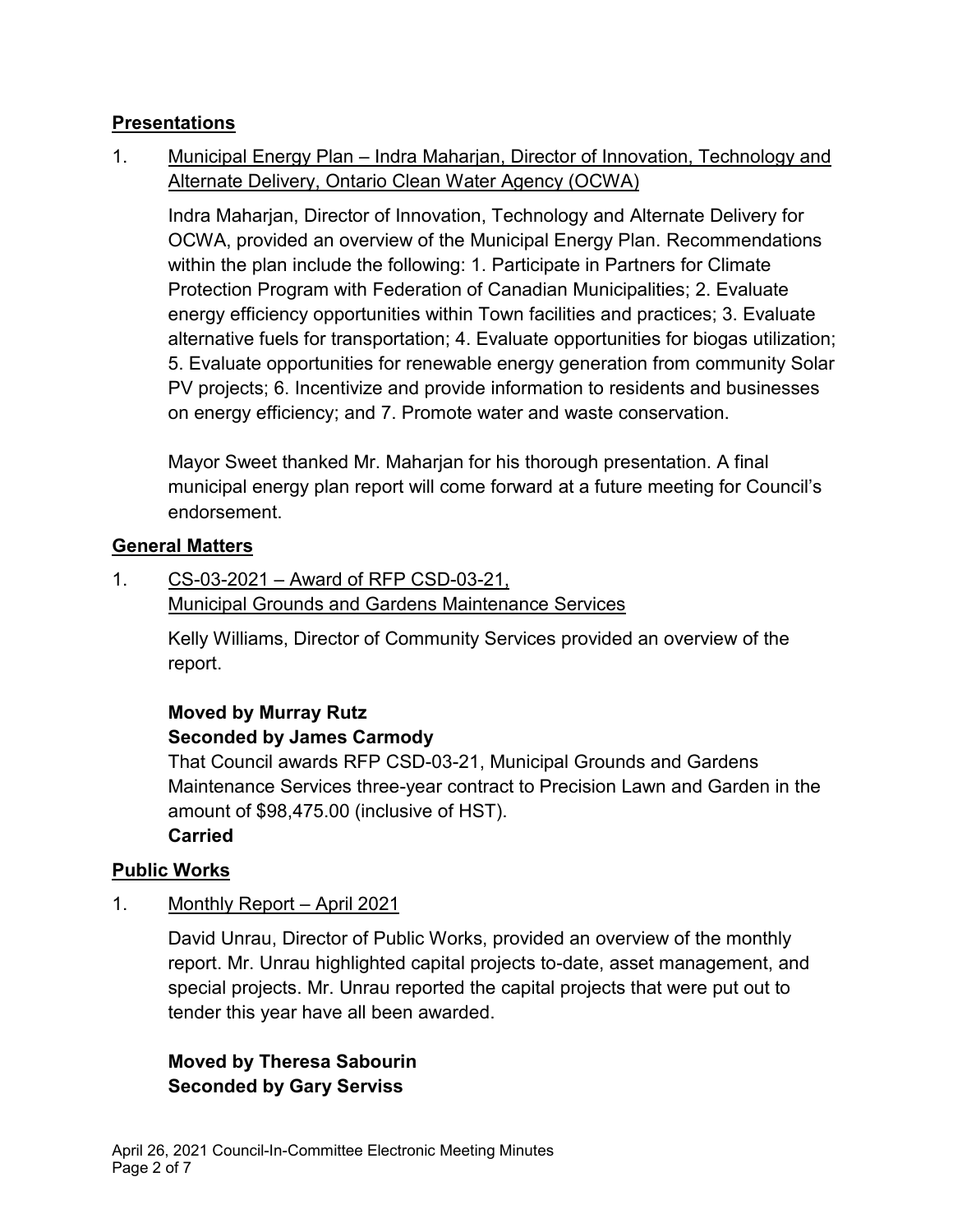That the Public Works monthly report for April be accepted as information. **Carried**

2. PW-12-2021 – Setting of Speed Limits on Rural-Type Roads in Petawawa

David Unrau provided an overview of the report.

# **Moved by James Carmody Seconded by Gary Serviss**

That Council approves the recommended speed limit reduction on Rantz Road, gravel section from Shamess Road to Shamess Road, from 50 km/h to 40 km/h. **Tie Vote Defeated**

# 3. PW-13-2021 – Petawawa Wastewater System 2020 Annual Report

David Unrau presented the report.

# **Moved by Murray Rutz**

### **Seconded by Tom Mohns**

That the Petawawa Wastewater System 2020 Annual Report be accepted as presented.

### **Carried**

# 4. PW-14-2021 – County Road 51 (Petawawa Boulevard) Expansion

David Unrau presented the County of Renfrew's preliminary design drawings for the "Garrison Roundabout" and the "County Road 26 (Doran Road) Roundabout". Mr. Unrau explained the County is seeking comments from stakeholders prior to proceeding with detailed design and an addendum to the environmental assessment.

Mr. Unrau presented the following concerns regarding the design of the "County Road 26 (Doran Road) Roundabout":

- · The design has been constrained due to the availability of land.
- The main premise behind a roundabout is not to have vehicles stop but rather to have continuous movement of vehicles.
- · Many children walk to Our Lady of Sorrows Catholic School and will need to navigate the roundabout.
- Children/pedestrians/cyclists will need to wait for timing gaps in the traffic to cross the various lanes.
- · Algonquin Trail and the asphalt pathway will travel through the roundabout.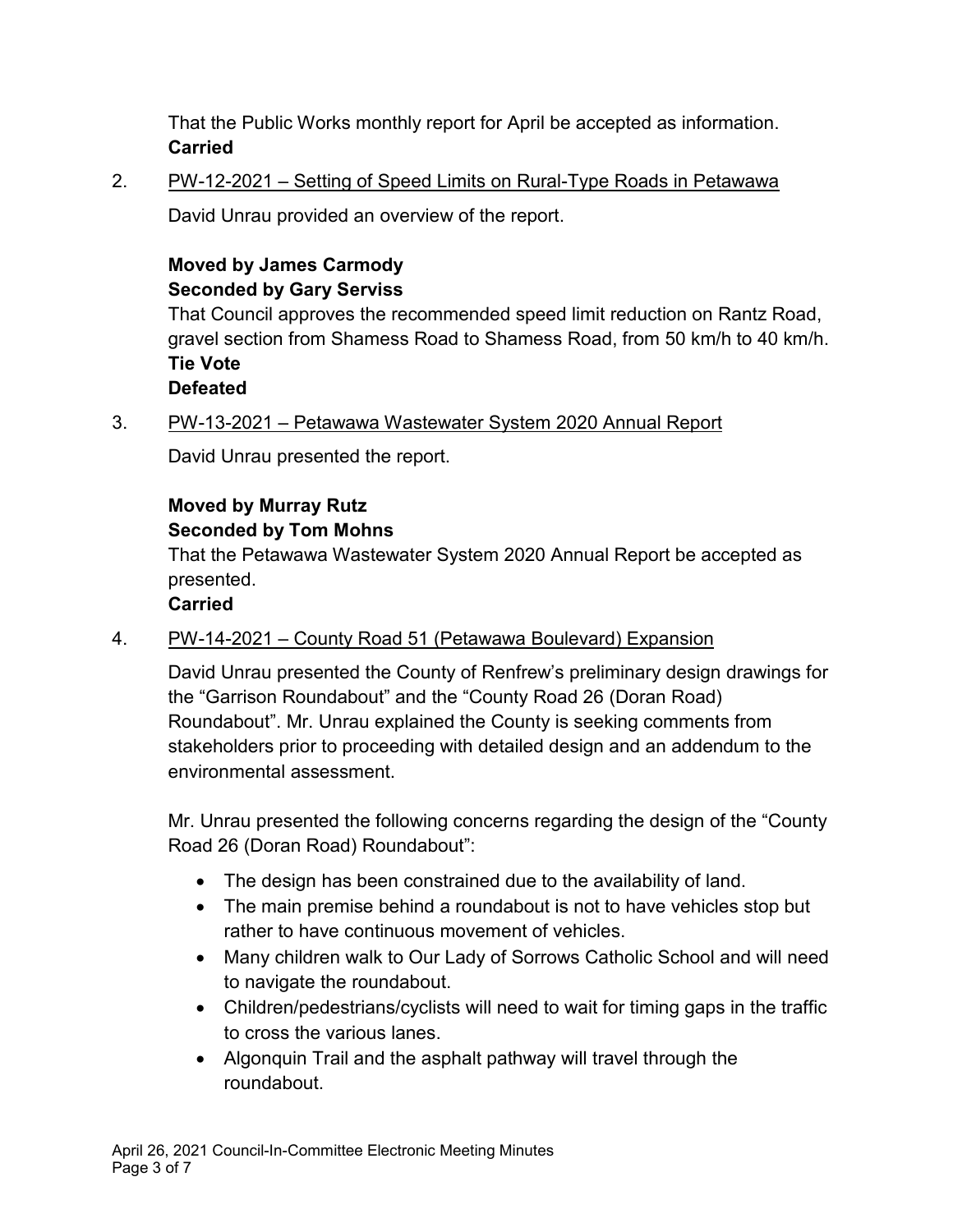- There is no comment on signals and how pedestrians/cyclists/ snowmobiles/ATVs will use the roundabout.
- · There is no virtual simulation of the traffic (vehicles [passenger and large trucks], pedestrians, cyclists, ATVs, snowmobiles, etc.) to show how the traffic will navigate the roundabout as seen in other design processes.

Mr. Unrau reported he requested, through the County of Renfrew, a virtual simulation of the traffic, but was told the virtual simulation is not within the current scope of the design process and that the costs associated with undertaking such a virtual simulation would be the responsibility of the Town of Petawawa. Further, Mr. Unrau explained the idea of developing a roundabout at the County Road 26 (Doran Road) intersection is feasible, but the proposed design as presented leaves too many unanswered questions.

Council agreed with the concerns posed by Mr. Unrau, and discussed further concerns such as why is Hilda Street included in the roundabout resulting in there being five entrances/exits to the roundabout, why isn't the Algonquin Trail shown on the design, why isn't the paved walking path shown on the design, where are pedestrians to cross safely etc.

Direction was provided to staff to prepare correspondence to the County of Renfrew indicating the Town of Petawawa requires more detail regarding the design of the "County Road 26 (Doran Road) Roundabout" and that further consultation should take place between the County and the Town prior to a final recommendation being made regarding the roundabout design.

5. Public Works Budget Report

Received for information.

- 6. Sewage System Budget Report Received for information.
- 7. Waterworks Budget Report Received for information.

Council broke for a short recess at 8:12 p.m. Council reconvened at 8:23 p.m.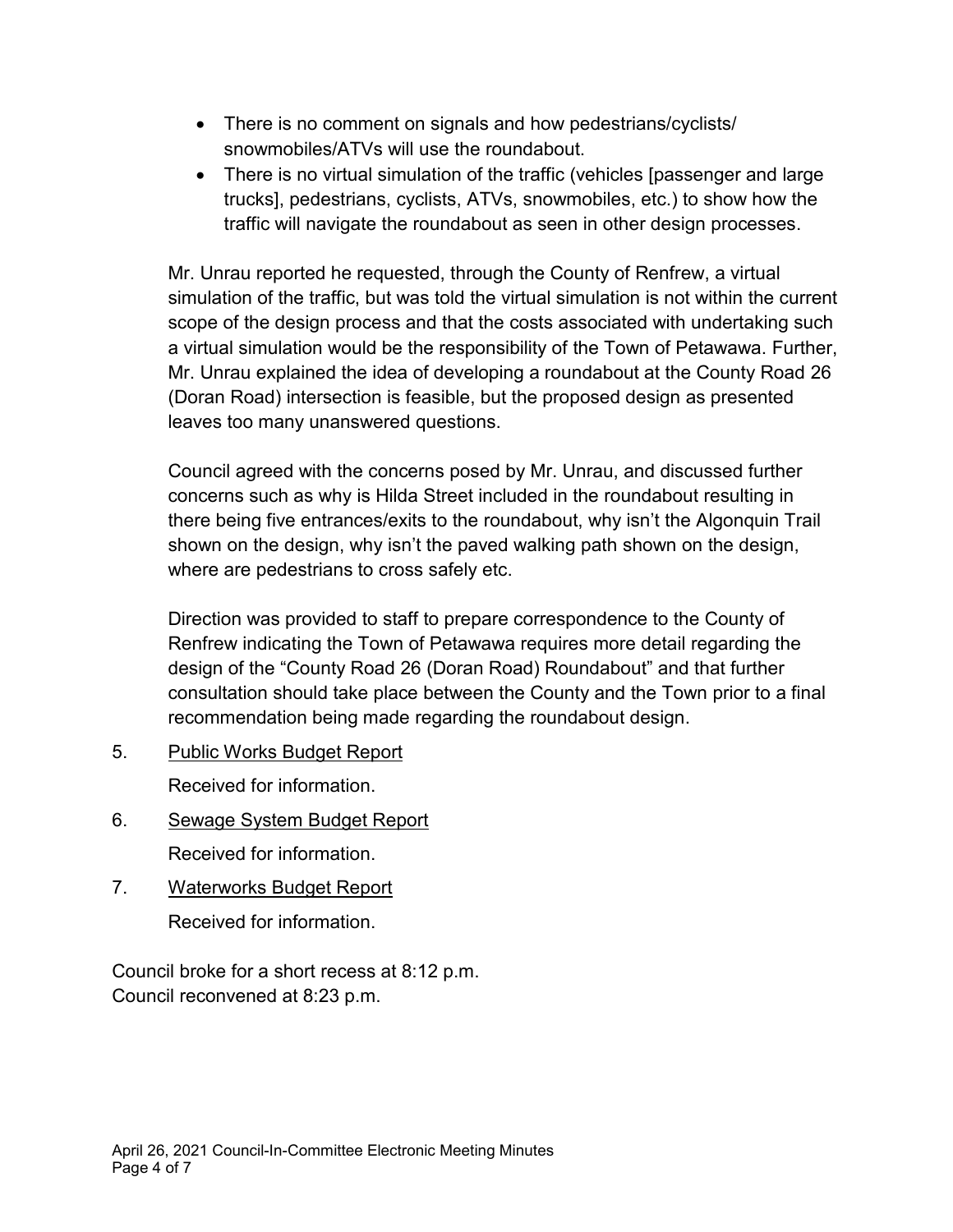### **Planning and Development**

1. Activity Report – March 2021

Karen Cronier, Director of Planning and Development, provided an overview of the monthly report. Ms. Cronier highlighted the active subdivisions, proposed zoning by-law amendments, and site plan applications.

# **Moved by Murray Rutz Seconded by Theresa Sabourin**

That the Planning and Development activity report for March be accepted as information.

# **Carried**

2. Building Activity Report – March 2021

Karen Cronier presented the monthly report.

### **Moved by James Carmody Seconded by Gary Serviss**

That the Building activity report for March be accepted as information. **Carried**

3. PL-08-2021 – Zoning By-law Amendment Application, Dugan Hawkins, Part of Lot 15, Concession 1, Priebe Road and Barron Canyon Road

Karen Cronier presented the report. Ms. Cronier explained the purpose and effect of the zoning by-law amendment is to rezone the lands in Consent Files B105/19, B27/20(1), B28/20(2), B29/20(3), and B30/20(4) from Rural (RU) to Residential One (R1) as a condition to permit the severance of five new residential lots. The zoning by-law amendment will also rezone the retained lands from Rural (RU) to Rural Exception Seventeen (RU-E17) to prohibit the keeping of livestock, and to permit the existing buildings to be only used as accessory to the existing limited farm use (which includes the harvesting of trees). All other provisions of the Zoning By-law would apply.

A public meeting has been scheduled for Monday, May 17, 2021. The report was received for information.

4. PL-09-2021 – Zoning By-law Amendment Application, Emmanuel Lighthouse Church, 1789 Petawawa Boulevard, Part of Lot 1, Range A

Karen Cronier provided an overview of the report. Ms. Cronier explained the purpose of the amendment is to rezone a residential property that will be used for the expansion of the existing church facility and parking for the Emmanuel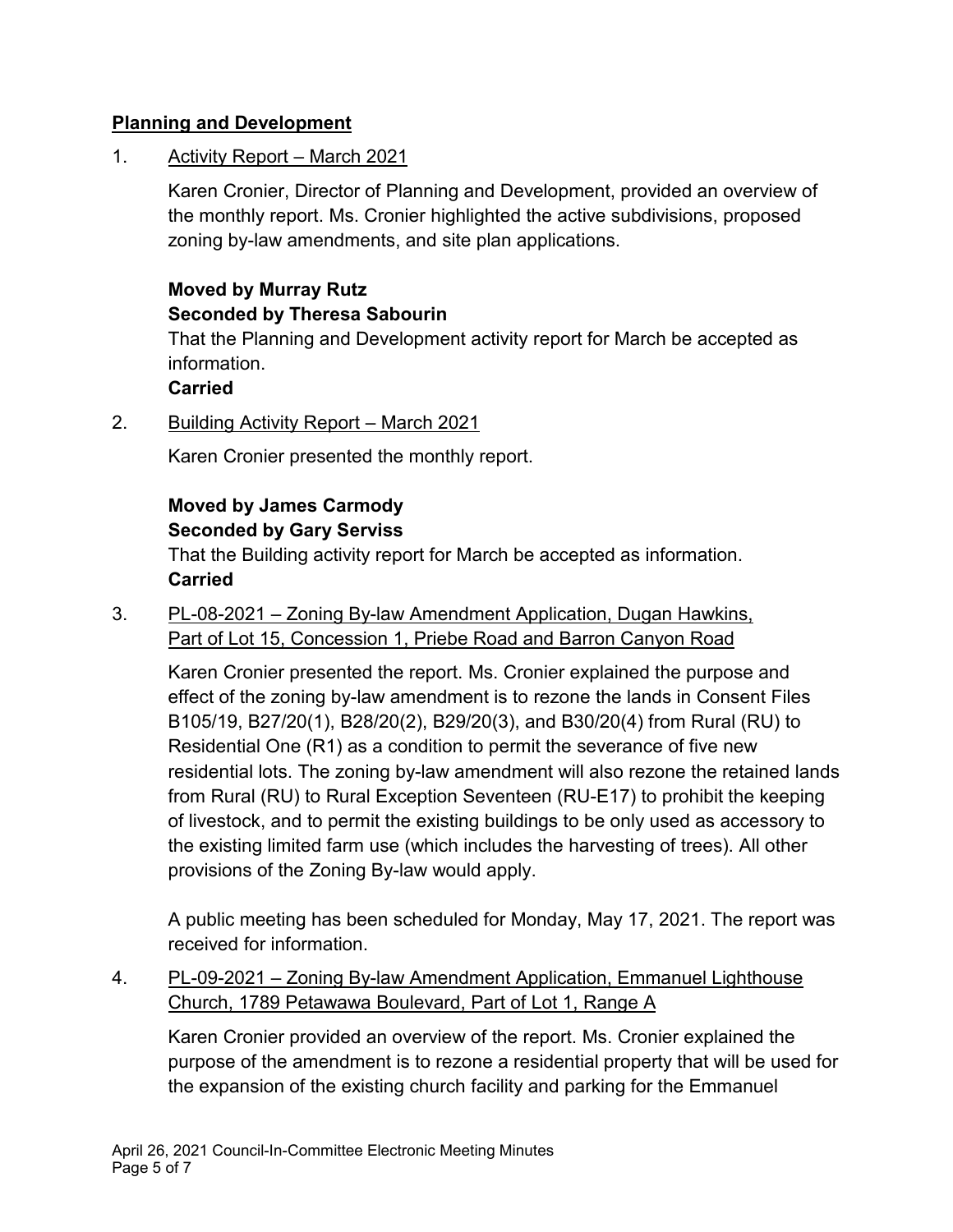Lighthouse Church. An exception zone is required to reduce the number of required parking spaces from 112 to 88 spaces. A justification report was prepared outlining the reasoning and support for a reduced parking allotment. The effect of the amendment is to rezone the subject lands from Residential One (R1) to Community Facility Exception Four (CF-E4) and from Community Facility (CF) to Community Facility Exception Four (CF-E4). All other provisions of the Zoning By-law shall apply.

A public meeting has been scheduled for Monday, May 17, 2021. The report was received for information.

5. PL-10-2021 – Site Plan Application, Emmanuel Lighthouse Church, 1789 Petawawa Boulevard, Part of Lot 1, Range A

Karen Cronier provided an overview of the report.

# **Moved by Murray Rutz**

# **Seconded by Theresa Sabourin**

That Council grants final approval to the site plan for the Emmanuel Lighthouse Church on the following conditions:

- That the owner obtain a zoning by-law amendment for the proposed use and required parking; and
- That the owner enters into a site development agreement with the Town prior to any construction occurring on site.

# **Carried**

# 6. ED-05-2021 – Pilot Pop Up Container Market

Christine Mitchell, Economic Development Officer, provided an overview of the report. Ms. Mitchell explained the proposed Pop Up Container Market would contain five containers and would be located in the Kin Hut area of the Civic Centre property. The Pop Up Container Market would support community artisans, artists, small businesses and not for profit organizations that have seen a significant reduction in traditional market opportunities and sales as a result of COVID-19.

The market would also lend itself to supporting tourism and tourism related spending in the community and will serve as a unique feature for visitors (staycationers) to experience. The market would serve as an added element and platform for additional small scale events, as permitted.